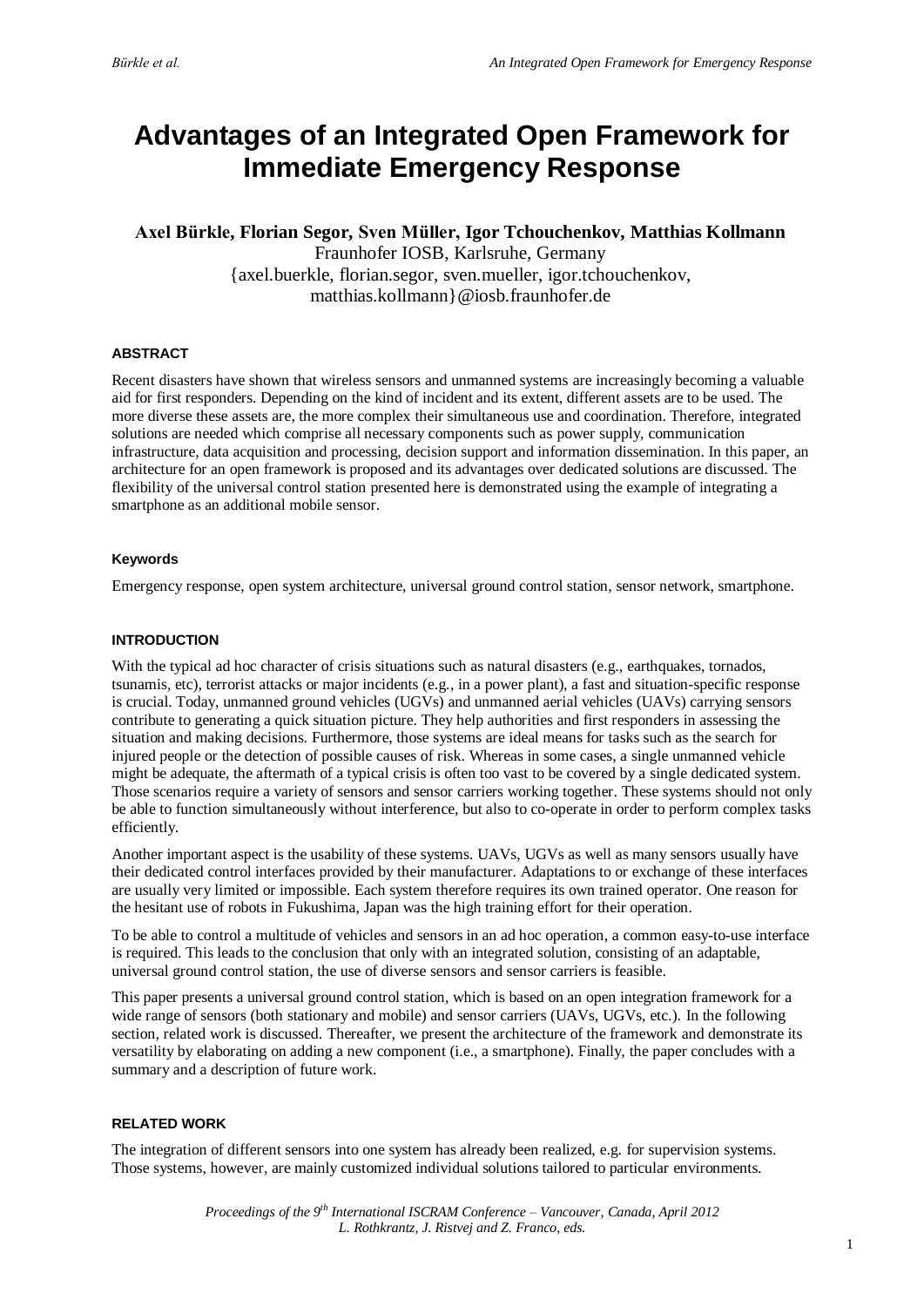As for the control of various unmanned vehicles, related systems can be found in the defense sector. There has been a recent shift from dedicated solutions to universal control stations. The Pentagon, for example, began an effort in 2008 to break down the proprietary barriers between UAV systems and create a single ground control station that will fly all types of drones (Defense Industry Daily, 2011). The initiative tackles the problem that thousands of UAVs gather and distribute valuable data, but each system uses its own proprietary subsystem to control the air vehicle as well as receive and process the data. Yet commanders need access to information gathered by all types of UAVs that are flying missions in their area of operation.

Related approaches are the ground stations from Aerodrones (Aerodrones, 2012) and AII (AII Corporation, 2012). Both platforms are stand-alone control stations for multiple airborne drones. Aerodrones focuses on UAVs, whereas the AII Universal Ground Control Station (UGCS) is capable of controlling multiple unmanned aircraft, land vehicles or surface vessels. Further universal systems are the Raytheon Common Ground Control System (CGCS) (Raytheon, 2012) and the Defense Technologies common command and control software Open UMI (Defense Technologies, Inc., 2012). Open UMI is a core program which allows the end user to command and control multiple unmanned vehicles and/or sensors developed by other vendors from one station. The interfaces are based on military standards.

All of the above universal systems focus on controlling multiple UAVs, whereas some of them are also capable of handling other assets such as ground vehicles or surface vessels. Due to their intended purpose, the interfaces between control station and UAVs are based on a military standard, namely STANAG 4586 ("Standard Interfaces of UAV Control System (UCS) for NATO UAV Interoperability") (NATO Standardization Agency, 2007). This NATO standard defines interfaces for UAV command-and-control (C2).

Other than the above mentioned works, the following presented approach has a much broader focus. It provides a complete solution that brings together a wide range of heterogeneous sensors, both stationary and mobile, and a variety of unmanned vehicles. This framework is intended for civil applications and is based on open standards.

#### **THE UNIVERSAL GROUND CONTROL STATION "AMFIS"**

The use of very different sensors and sensor platforms at the same time is a challenging task. To deal with these problems, the complex surveillance and emergency response system AMFIS ("Aufklärung mit Miniatur-Fluggeräten im Sensorverbund", or reconnaissance with miniature aerial vehicles in a sensor network) (Leuchter, Partmann, Berger, Blum and Schönbein, 2007) was developed as a mobile and generic system. It delivers an extensive situation picture in complex surroundings - even in the absence of stationary infrastructure. In order to achieve maximum flexibility, the system is implemented open and mostly generalized so that different stationary and mobile sensors and sensor platforms can be integrated with minimal effort, establishing interoperability with existing and future assets. The system is modular and can be scaled arbitrarily or be tailored by choosing the modules suitable to the specific requirements.

The AMIFS system consists of a universal ground control station and a customizable set of sensors and sensor carriers (see Figure 1). In addition, there are interfaces to external exploitation stations and control centers. The ground control station is an adaptable prototype system for managing data acquisition with various sensors, mobile ad hoc networks and mobile sensor platforms. The main tasks of the ground control station are to work as an ergonomic user interface and as a data integration hub between multiple sensors and a super-ordinated control center. The sensors can be stationary or mounted on moving platforms such as micro UAVs (Bürkle, 2009), UGVs, aerostats or underwater vehicles. The system includes means to control different kinds of mobile platforms and to direct them to potentially interesting locations especially in areas with no prior sensor equipment. The actual AMFIS system is highly mobile and portable. It can be taken to and implemented at any location with relative ease. The sensor carriers of this multi-sensor system can be combined in a number of different configurations to meet a variety of specific requirements. The functions of the ground control station include: task management, mission planning, control of sensors and mobile platforms, situation awareness, fusion and exploitation of sensor data, reporting, generation of alarms and archiving.

The AMFIS system is predestined to support first responders in case of an emergency. Many of these events have very similar characteristics. They cannot be foreseen in their local and temporal occurrence. Situational in situ security or emergency response systems are usually not present. The data basis on which decisions can be made is quite slim at the beginning of a mission and, consequently, the present situation is rather unclear to the rescue forces. Especially in these situations, it is extremely important to understand the context as quick as possible to efficiently initiate the suitable measures. As an open system, AMFIS allows the integration of data from sources unknown up until the moment of the emergency.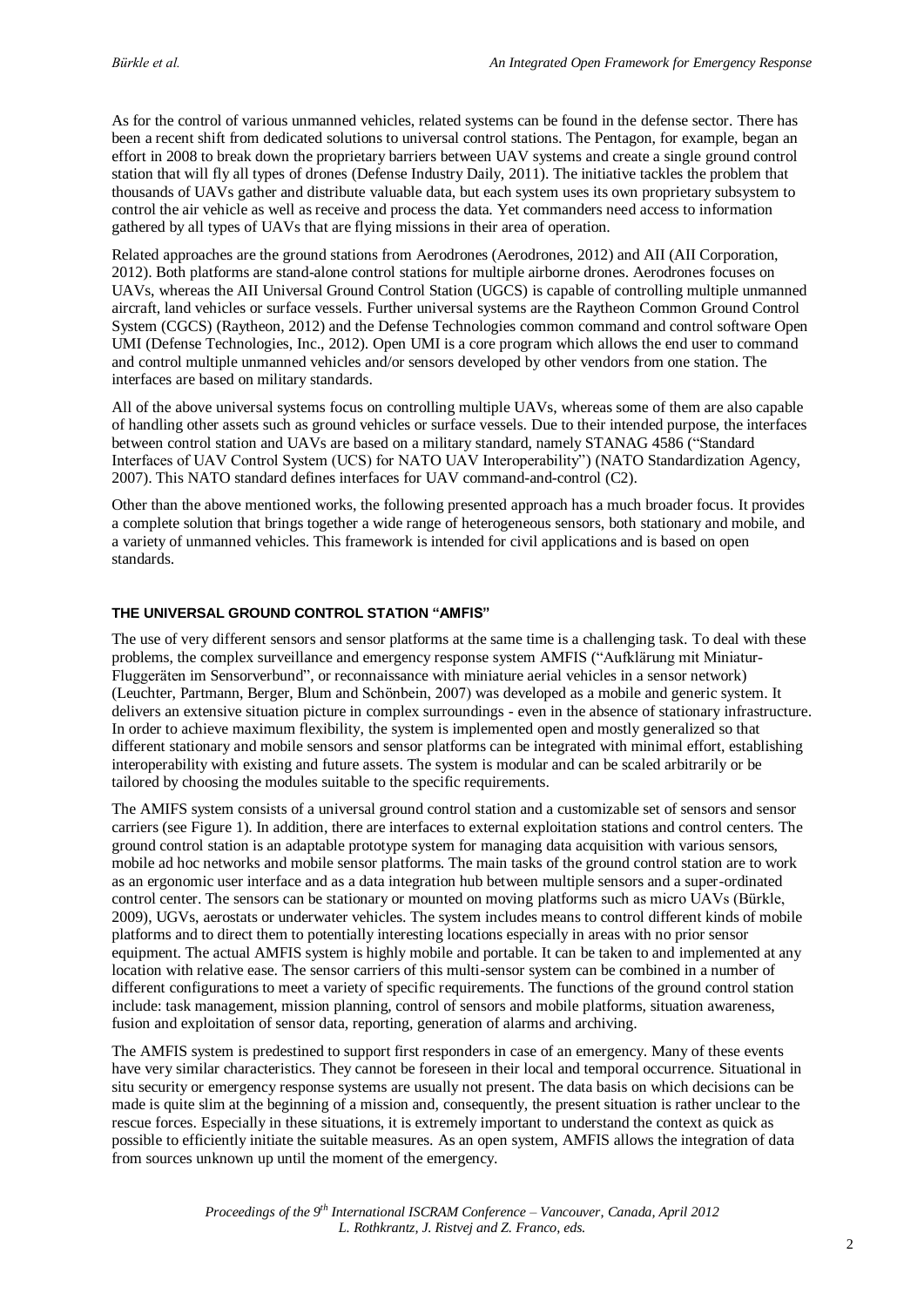

**Figure 1. Overview of the AMFIS System**

Applications of the AMFIS system are numerous. They include support of fire-fighting work with a conflagration, clarification of the debris and the surroundings after building collapses and search for buried or injured people. It increases the safety of rescue workers by helping with the detection of potential risks. Additionally, the system can be used to support the documentation and perpetuation of evidence during the cleaning out of the scene at regular intervals.

# **Advantages of an Integrated Solution**

The benefits of an open and universal solution over dedicated platforms are manifold. First, an integrated system enables a coordinated use of different assets. By using several complementary sensors and/or sensor carriers a number of tasks can be performed in a shorter period of time. The search for casualties can be expedited by systematically scanning the area with multiple UAVs and therefore increases the chance of saving lives. Another example is the combination of aerial and ground vehicles. A UGV, which runs into a blockade, can be guided around the obstacle by a UAV that explores the surroundings.

Second, the integrated solution allows the fusion of collected data. The usually large amount of incoming data from different sources can be preprocessed, fused and displayed in a way that is easily comprehendible for the operator. The aggregated information helps provide a more comprehensive situation picture and supports decision making. The open framework also facilitates information dissemination through standardized interfaces.

Third, a scalable and extensible system such as the AMFIS control station has economic advantages. Components can be exchanged or updated at a relatively low cost without having to replace the whole system. The scalability allows it to grow with increasing demands. New technologies can be included without sacrificing assets already at hand. A unified user interface for controlling the integrated sensors and unmanned vehicles reduces the necessary training effort and allows simultaneous control of the assets with fewer operators.

# **THE OPEN ARCHITECTURE OF THE AMFIS SYSTEM**

In order to create an open and generic system, one of the most important objectives was to design a sustainable architecture. One of the central demands for the system is the flexibility regarding new hardware, software and sensor components. The tasks for which the AMFIS system is developed are varied and the technological development during the recent years in related fields is enormous. Likewise, the number of micro UAV models is growing rapidly. Therefore, it is obvious that the AMFIS architecture must be able to master new demands resulting from future assets. To achieve this flexibility, the architecture was designed to not only be adaptable to components unknown today but also to be achieved with low expenditure.

The AMFIS ground control station's software architecture is basically 3-tiered following a pattern similar to the MVC (Model-view-controller) paradigm best known from web application development. The central application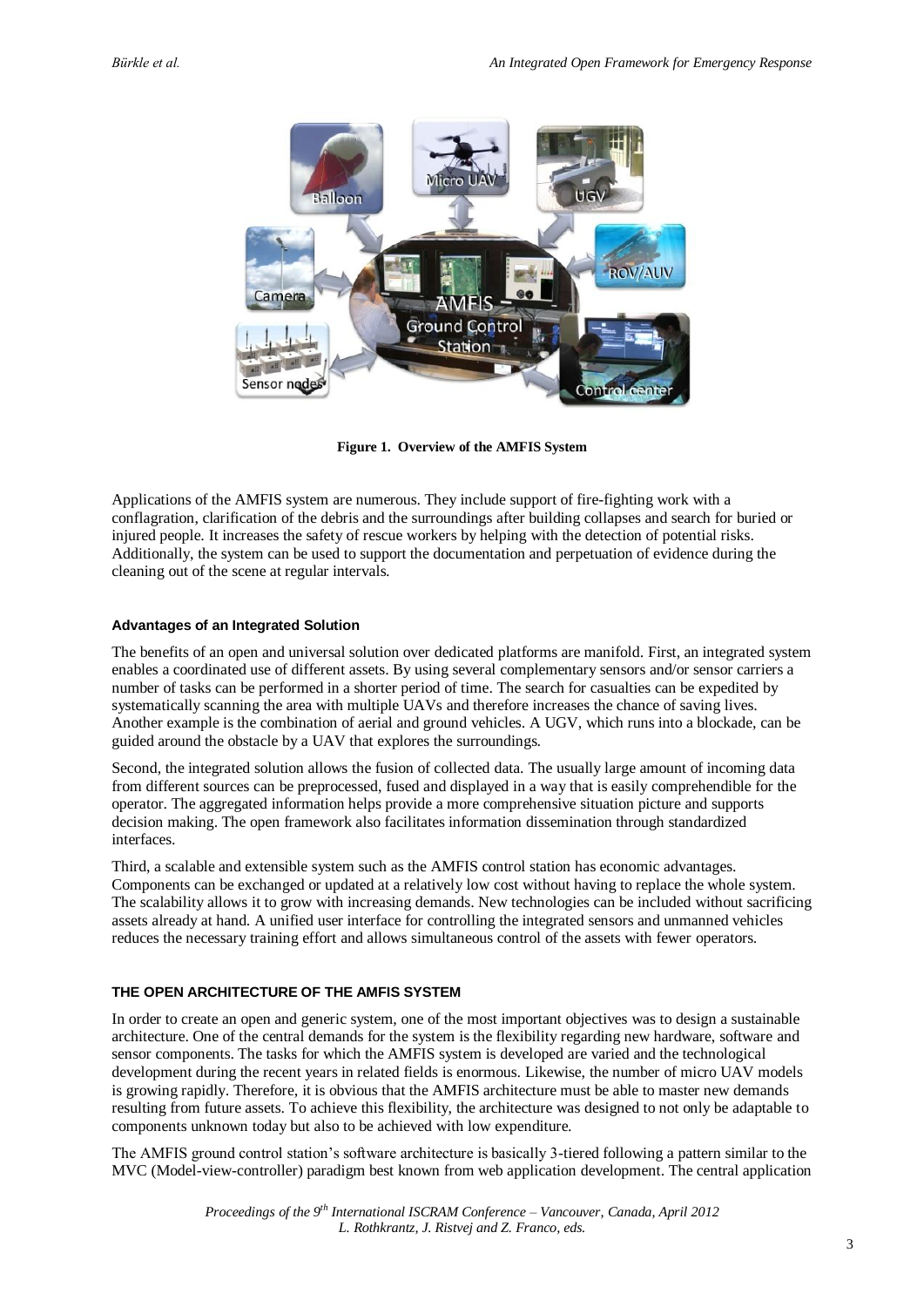is the so-called AMFIS Connector (see Figure 2), which is a message broker responsible for relaying metadata streams within the network.



**Figure 2. Software Architecture of the AMFIS Ground Control Station**

To be able to manage a vast amount of sensors and sensor carriers, the physical sensors and sensor carriers are logically mapped onto the so-called sensorweb, a tree structure which contains virtual representatives of the actual units. The root node (sensorweb) is connected with a row of sensor networks, for example a set of PTZ (Pan-Tilt-Zoom) cameras. Each of these sensor networks consists of one or several sensor nodes, which correspond in each case to a physical sensor (for example a single PTZ camera). The sensor nodes themselves may again contain different sensors, for example a camera containing a compass.

The sensorweb is stored permanently in a database from which an XML document is generated at runtime. This is also done by the AMFIS Connector, which can be seen as the central information service of the ground control station.

The communication protocol within AMFIS is based on XML strings (see Figure 3), which are sent to TCP-Sockets. To simplify the use of this protocol and to provide different possibilities for software development, different implementations for different runtime environments (e.g. .NET, Java) are available, which enclose the XML management and allow an object-oriented view of the messages to the user.



**Figure 3. Example of an AMFIS XML Message**

The implementation of the communication protocol is multicast-oriented; every incoming message is passed on by the Connector to all connected client applications. Each application decides itself if and how these messages are processed.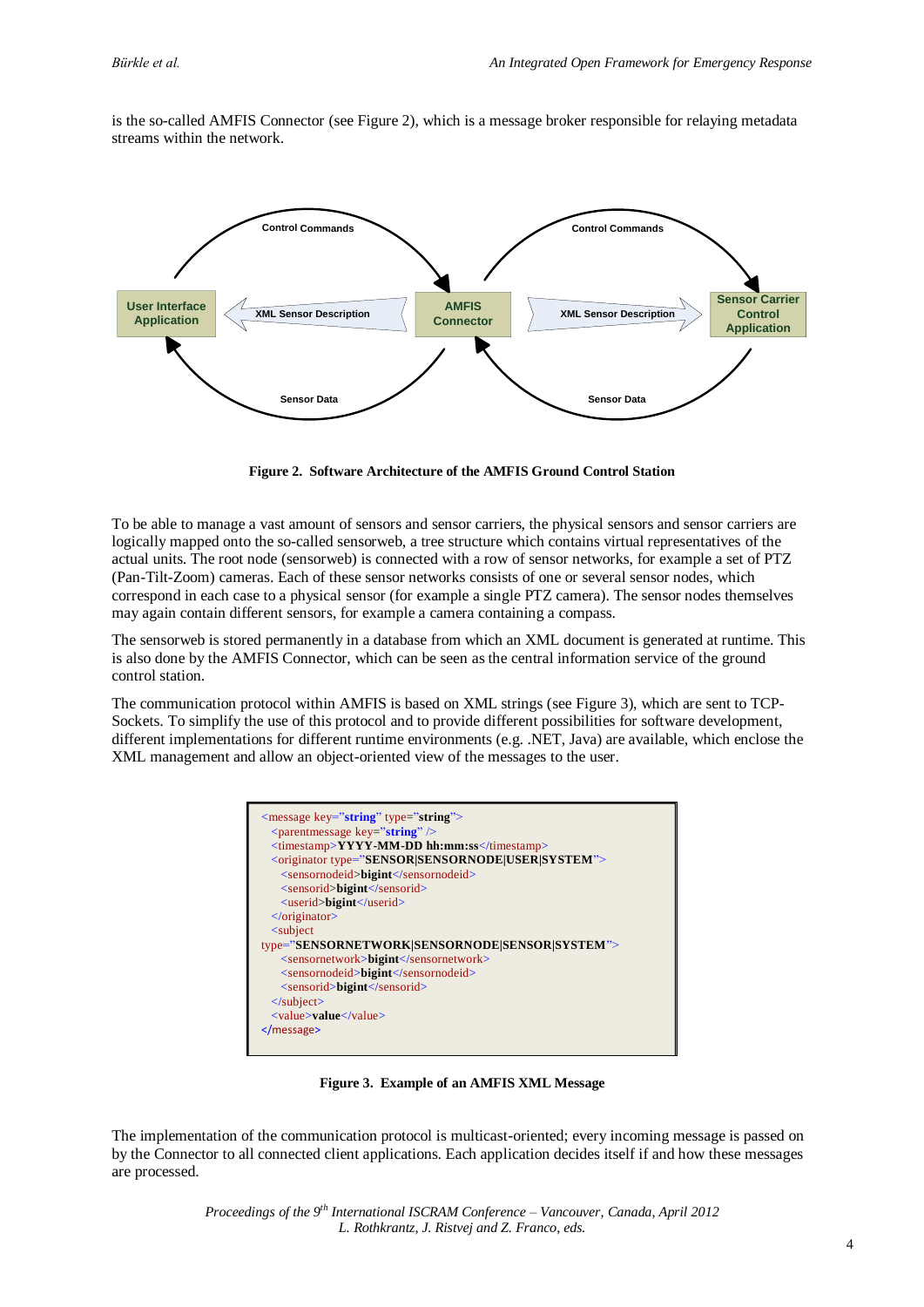If a client application connects to the AMFIS Connector, it first receives the XML structure of the sensorweb followed by a steady stream of XML messages. Each of these messages contains metadata (e.g., sensor status data or control information), which originates from one of the sensors in the sensorweb or is meant to change the status of one or more sensor nodes. After successful establishment of a connection, the Connector supplies the client application with a constant stream of live sensor data.

A client application in this context is any application which includes one of the numerous AmfisCom implementations (.NET, Qt, Java) or implements the AMFIS message protocol directly.

The communication library (AmfisCom) builds the object tree from the XML data, providing the application developer with a type-safe and object-oriented view of the network of sensors and sensor carriers.

All applications within the AMFIS system, from graphic user interfaces to background system services, are designed as client applications:

- The various GUI applications of the user interface, most importantly the analyst's interface, the situation overview, the Photo Flight (Segor, Bürkle, Kollmann and Schönbein, 2011) or the pilot's interface. Those applications offer a visual representation of received metadata to the user, for example by displaying the current geographical locations of the various sensor carriers in the map and transmit commands to the sensor carriers e.g., a user-generated waypoint for a UAV.
- A number of services running in the background, notably the video server, offering time shifting and archiving for both video and metadata (more on video management within AMFIS see below) and the rule engine or the multi-agent system, both supporting the user by automating certain processes.
- Drivers for various sensor carriers e.g., a dedicated control software for UAVs, which translates high-level flight commands like waypoints into the proprietary RS232-based control protocol of the respective drone and in turn generates metadata XML status messages containing the current position, heading, remaining flight time etc.
- Interfaces to third-party applications or networks e.g., command and control centers.

While all metadata is sent as XML messages irrespective of their type (whether they are sensor measuring values, steering information or user generated announcements), the large amount of generated video data must be processed and stored differently. To do so, the Connector is tightly coupled with a server application called the video server. It is responsible for storing and distributing video streams, serving the dual purpose of providing time shifting capabilities to the network as well as reducing the load on the usually wireless links between sensor carriers and the ground control station. Since time shifting or archiving is not always required, this functionality was not integrated in the Connector itself in order to keep it as light-weight as possible. To store the generated mission data permanently, the video server is connected to a database, from which the data streams can be restored for playback.

In order to be able to transmit reconnaissance results to external systems, the stored video data or the live video streams can be accessed externally. The main disadvantage of this method is the lack of metadata generated along with the video stream. For reconnaissance tasks, additional data such as location, time, sensor carrier or sensor type are often vital. Hence, the video server offers the possibility to convert the video data into standardized video formats, which contain these metadata. This is done by the AMFIS Transcoder Process, which encodes the metadata and the video data into a STANAG 4609 compliant data stream. With this globally recognized NATO format, not only the imagery but also corresponding additional information is available to systems supporting this standard. The video streams generated by the AMFIS Transcoder can be stored as video clips in a CSD (coalition shared database) (Essendorfer and Müller, 2009) or be transferred in real-time to an exploitation system such as Fraunhofer IOSB's ABUL (Heinze, Esswein, Krüger and Saur, 2010).

To be able to receive messages or data information requests from an external system on top of the possibility to publish information, a communication module was implemented, which is called the XMPP Client. This client implements the Extensible Messaging and Presence Protocol (XMPP), a commonly used XML-based openstandard communications protocol for message-interchange. The XMPP Client translates incoming reconnaissance requests (e.g. a Region-Of-Interest) placed by external systems into the AMFIS message format.

#### **A Smartphone as a Human-Carried Sensor**

The software architecture described in the section above provides an easy way to integrate new systems and sensors as well as completely new technologies without the need to change the system's basic structure. In order to show how simple it is for a new technology to be incorporated, we describe the extension of the AMFIS system by a new sensor, which was not considered at the time of system design. The additional component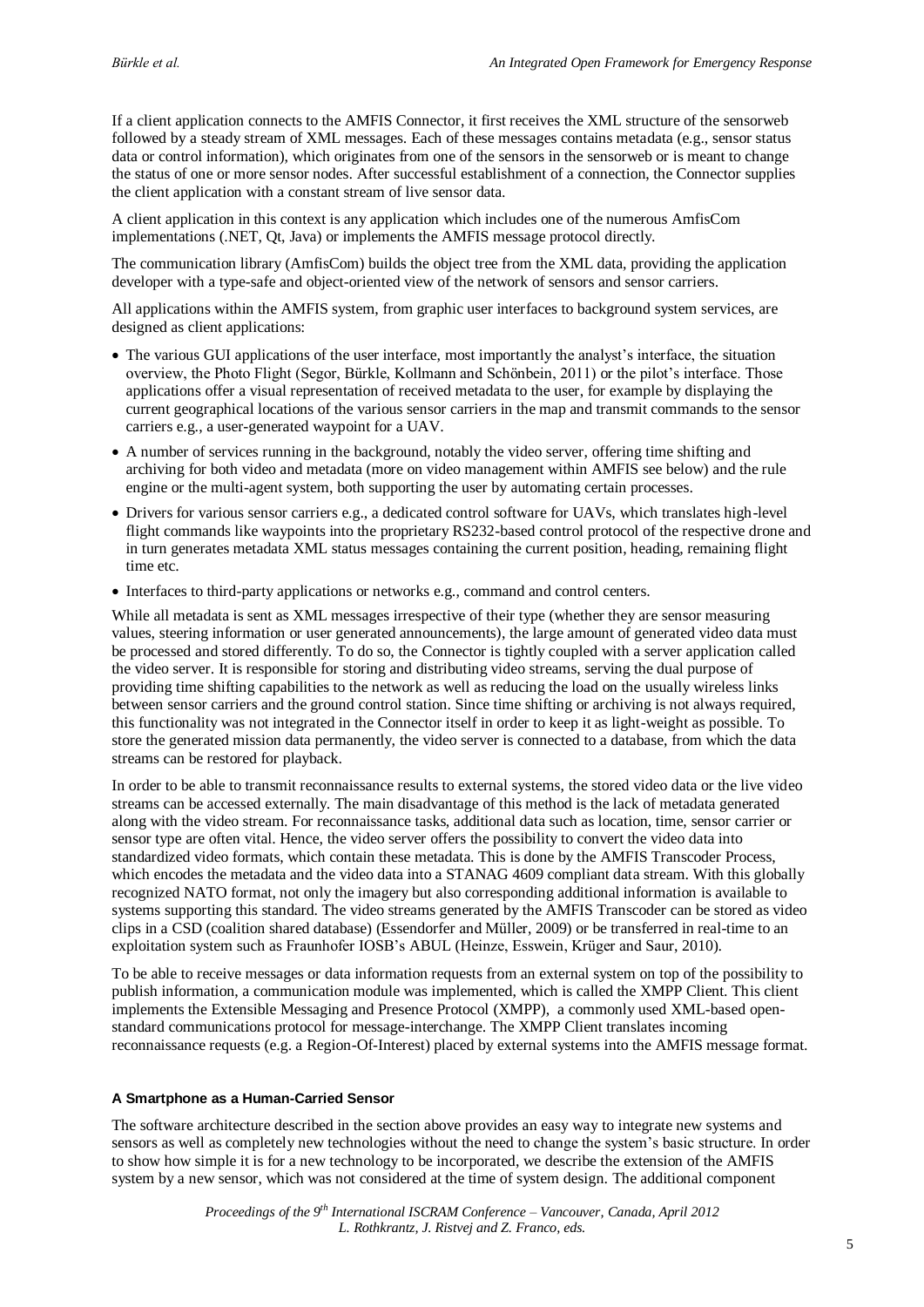encloses the full integration of a smartphone in the heterogeneous sensor network with the aim to use the mobile device's integrated sensors. It is embedded as a client and therefore also allows the user to access the data of the AMFIS system. This makes the person carrying the mobile device become a mobile sensor in AMFIS.

The basic functional structure of the new sensor can be divided into three modules. Besides the sensor itself, there is the web server, which is responsible for supplying services and the application server, which structures the communication between the sensor and the system (see [Figure 4\)](#page-5-0).



**Figure 4. Smartphone Architecture**

<span id="page-5-0"></span>By providing the services through a web server, new functions can be added easily to the sensor system. Since data processing and communication infrastructure are separated, it is possible to have additional and more computationally intensive functions running on another computer system if necessary.

Splitting the architecture into component-based modules enables the development of the subsystems without affecting the already existing services. In addition, platform independence is achieved by using the functionalities of a web service. Thus, different types of smartphones with different operating systems can be used (e.g., Android, iOS, Windows Phone, etc.) without having to change the data processing functions. Only the client software on the mobile device has to be adapted.

#### **Smartphone**

To gain a maximum degree of independence from suppliers and other external influences and, at the same time, benefitting from the possibilities of an up-to-date smartphone, the Samsung Galaxy Nexus i9250 is used as a prototypical mobile device for AMFIS. It runs the Android™ 4.0 ("Ice Cream Sandwich") operating system and has a 1.2 GHz dual core processor.

The most important functionality which must be available on the mobile device is to provide the geo-specific context for the user. For this purpose, a GIS (Geographical Information System) (Tsou and Smith, 2011) was created as a basis for the user interface in the first stage of development. To be able to use the geographic information even if the data connection is lost, the application is designed as an off-line GIS with the ability to store the map data locally. However, with an available data link, additional information or new map tiles can be reloaded. The source of the data is variable; at the moment, the used data comes from the open source project OpenStreetMap (OpenStreetMap, 2012). These map data can be loaded from public web servers, but also from the AMFIS system's own Map Server. This allows, for example, quick spreading of highly up-to-date and georeferenced aerial images as for example from an aerial reconnaissance flight (Segor et al., 2011)).

To provide the users with an overview of the whole situation they are dealing with, the sensor data of all stationary sensors is also visualized. In the future, this will be extended by regular updates of the positions of mobile sensors and sensor carriers.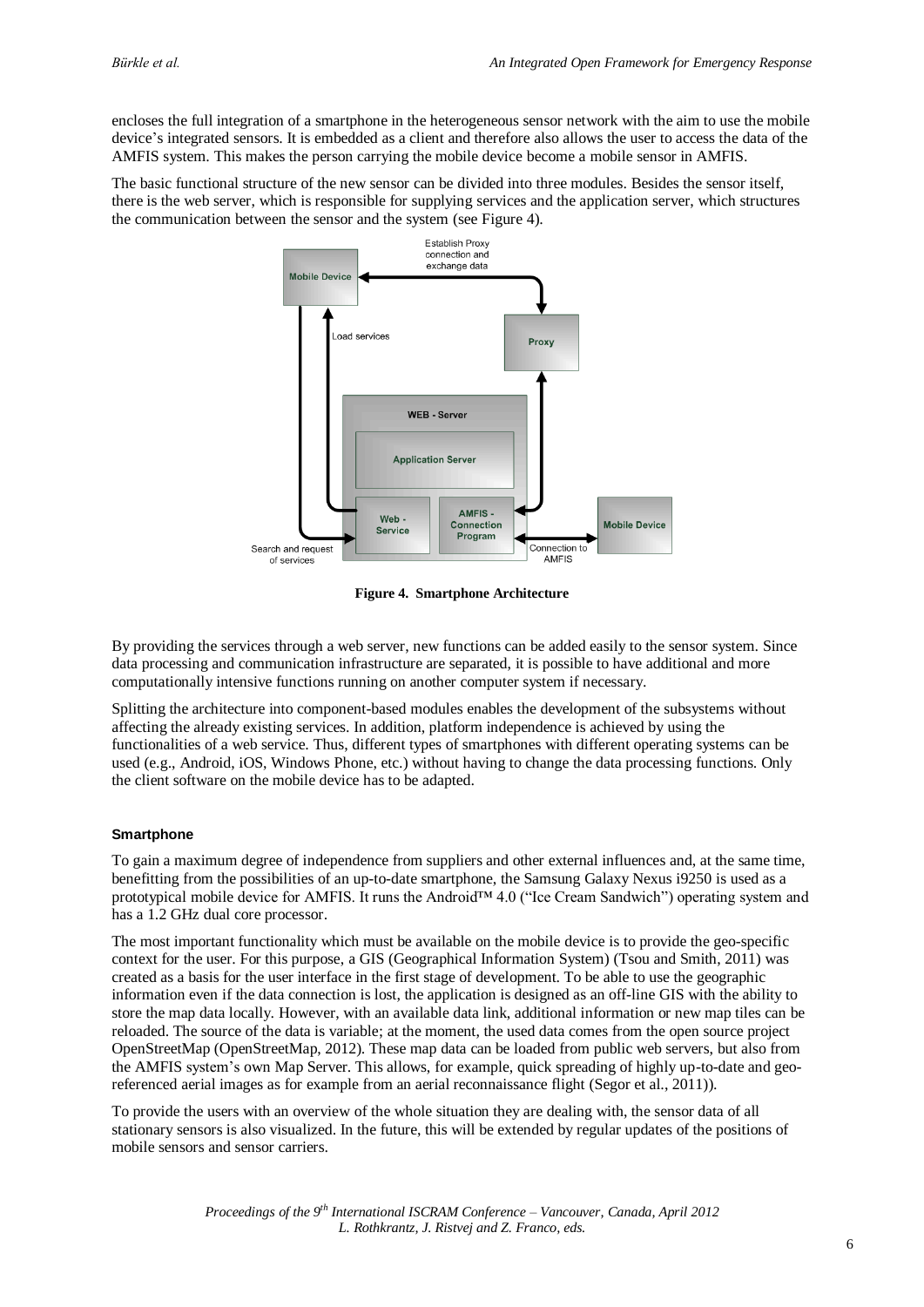In the current stage of development, the primary sensor of the smartphone to be used is the built-in camera. The user can both gather information and also transfer these data to the AMFIS system. Besides pictures, additional accompanying metadata, such as the origin of the image, the orientation and the footprint of the camera can be transmitted. To complete this workflow, the possibility to transfer short messages from the smartphone to AMFIS and vice versa was implemented.

To establish a connection between the smartphone and AMFIS, the available communication possibilities of the mobile device are used. In many scenarios, it can be assumed that the user stays in immediate vicinity of the AMFIS ground station. In these cases, the connection is established using Wi-Fi. However, a shortfall of connectivity cannot be excluded. Hence, the data transfer via GSM/UMTS is realized as an alternative communication method.

Nevertheless, the complete loss of the connection has to be considered as well. Therefore, the mobile device can also function as an independent stand-alone sensor. In this case, the accumulated data is buffered and transferred automatically with a re-established connection.

#### **Web Server**

Since the new sensor and its architecture are bound to already existing infrastructure and the independence from any operating system should be preserved, a service-oriented approach was chosen. By implementing this solution, a later integration of other platforms such as the Apple iPhone or a Windows Phone device is possible since only the application has to be adapted and/or compiled for the new platform. The functions and processes of the web service or the connection management system for AMFIS do not require any changes.

The web server provides the connection to the internet and offers the runtime environment for the application server. It can be used to pre-filter packages or carry out the authentication for the mobile device. The basic infrastructure is thereby provided by an Apache Http server.

Among other features, two web services were implemented to provide the basic functions. One service is used to transmit the user's data (e.g., photos and text messages) to AMFIS. The other one is an update service, which can be used by the smartphone to establish a connection.

The first service for transferring user's data is designed as a one way connection to be used exclusively by the smartphone to send data to the application server only. The application server sends an acknowledgment for the incoming data or messages. A transmission of data or messages accumulated by the application server is not possible with this web service. This service is only invoked if required e.g., if an image or a text message needs to be transferred.

The update service for the representation of the positions of sensors and sensor carriers is used to dispatch data from the application server to the smartphone (see next subsection). The smartphone uses this possibility to transfer not only its own position, but also any additional data accumulated so far. Another difference to the first web service consists of the fact that the smartphone calls this service periodically.

The AMFIS Connector software is therefore providing the suitable time slots according to the number of devices to be served. The smartphone is using the allocated time slot to change its own communication configuration accordingly. This is done to prevent a capacity overload, which might result in a data jam or even a breakdown of the communication infrastructure.

Within the update service, not only are messages dedicated to the mobile device fetched but also other information is transferred (for example the smartphone's position). The position information of the mobile device is communicated with every existing proxy connection but at the latest with an established connection to the update service.

#### **Application Server**

The application server provides the web services as well as the connection management to AMFIS. It contains the runtime environment for these functions and is realized by an Apache Tomcat server. The application server offers different web services which can be accessed by the smartphone. As soon as the smartphone has requested a service, a proxy is generated between the application server and the smartphone. This proxy runs only until the acknowledgement of the service and is terminated thereafter. The AMFIS Connector management software runs on the application server. The software contains an encoder which re-encodes the data received by the smartphone in suitable AMFIS messages and transmits these data to AMFIS. This process works also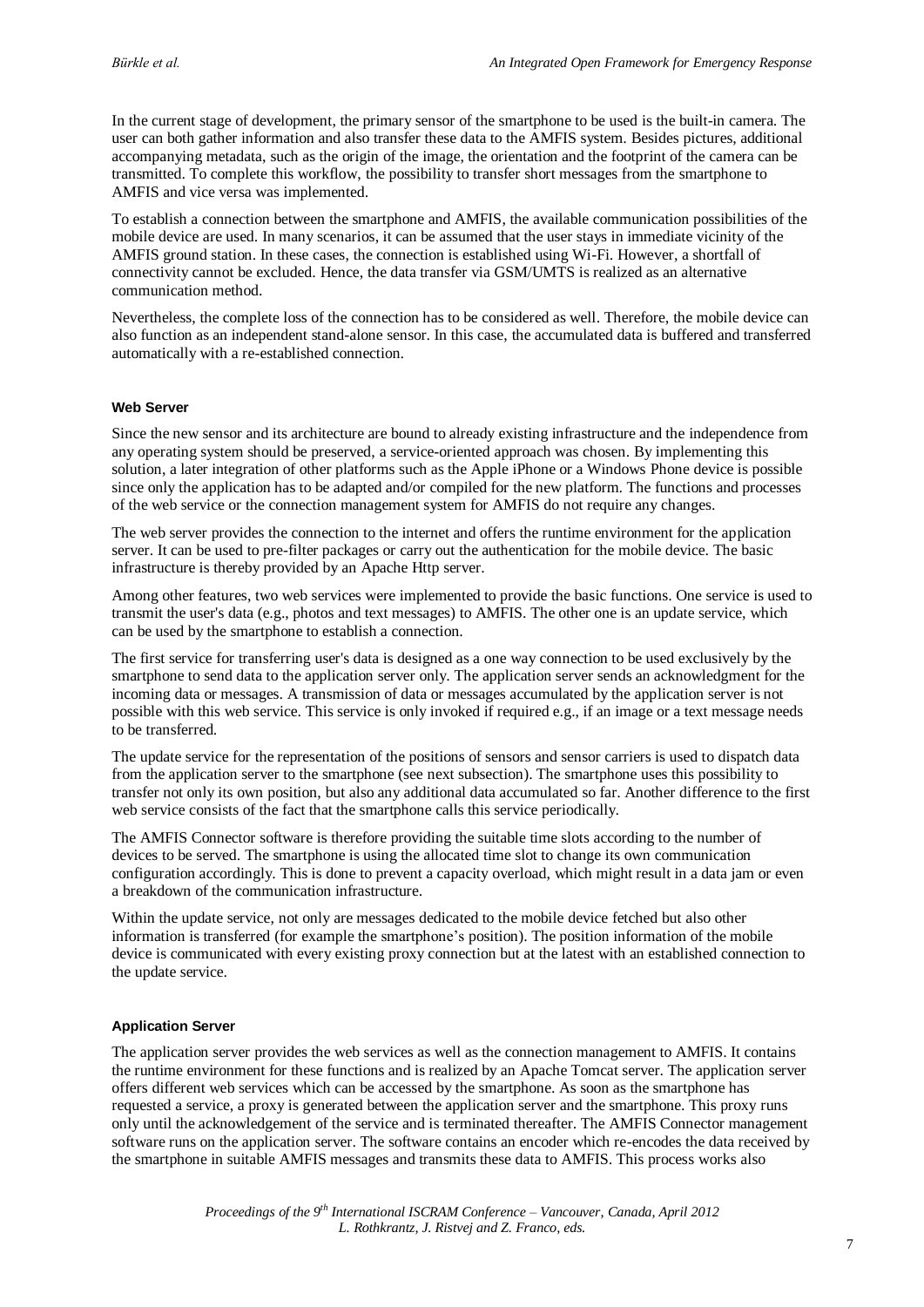conversely using a suitable decoder to provide information to the mobile sensor. The management process is therefore able to decode AMFIS messages and to route the information to the receiving smartphone.

As it is to be expected that the mobile device will not be able to sustain a connection under all circumstances, an agent object for each registered smartphone is created. Within this agent, a stack of "messages to be transferred" exists, which contains all messages encoded in the smartphone application-readable format. Without any further transformation, necessary data can be transmitted faster in the event that a connection can be established. The messages remain in the list until reception of the data has been acknowledged. Even though, this increases the duration of the data exchange as well as the amount of data to be exchanged. However, this is necessary to prevent a possible loss of messages, which might be critical. If the connection is disturbed or terminated during the transfer process the data is not deleted but transferred with the next possible connection. In addition to these services, the agent object provides a certain supervision function. The agent is equipped with a timer, which is reset on each connection between the agent and the smartphone. If no connection to the smartphone can be established before timeout, the system can be informed about the connection state to the mobile device, which can be used for example, to notify the user of the ground station about the lost link.

#### **Benefits of a Smartphone as Generic Mobile Device**

By using smartphones as a mobile sensor within a heterogeneous sensor network new possibilities arise for emergency responders. Because of the wide acceptance of these technological platforms most people are already familiar with their use. The built-in sensors and communication capabilities can be used right on-site. The favorable price and the fact that they fit in every pocket makes it easy to use them for these kinds of applications.

The presented architecture used to integrate the smartphone into the AMFIS system allows the parallel use of a large number of different mobile devices, which makes it possible to cover a wider operational area at a minimum of costs.

Moreover, the use of the built-in sensors is just the first step in this development. With the different state-of-theart interfaces available in these phones, it is conceivable that other mobile sensors, which lack a communication infrastructure of their own or suffer from a disturbed communication line, can be connected.

An example is the gas sensor payload AirSens (see Figure 5), which was developed at the Fraunhofer IOSB in cooperation with Leopold Siegrist GmbH (Leopold Siegrist GmbH, 2012). It is a small modular gas detection payload designed to be carried by a micro UAV. The development focused primarily on the modularization and interchangeability of the sensors as well as of the communication interface, so that the final product can be used for most different purposes.



#### **Figure 5. UAV Payload "AirSens"**

To allow data transmissions between the payload and the mobile device, the communication board, which is interchangeable on the data-processing board, was exchanged. In this way the sensor could quickly be altered with very low developing expenditure from a data transfer channel with 868 MHz into a Bluetooth device. With the altered interface a connection to the Smartphone can be established. Hence, the payload is transformed into a hand-held device with a smartphone as an analyst unit on-site. In addition, the onboard long range

> *Proceedings of the 9th International ISCRAM Conference – Vancouver, Canada, April 2012 L. Rothkrantz, J. Ristvej and Z. Franco, eds.*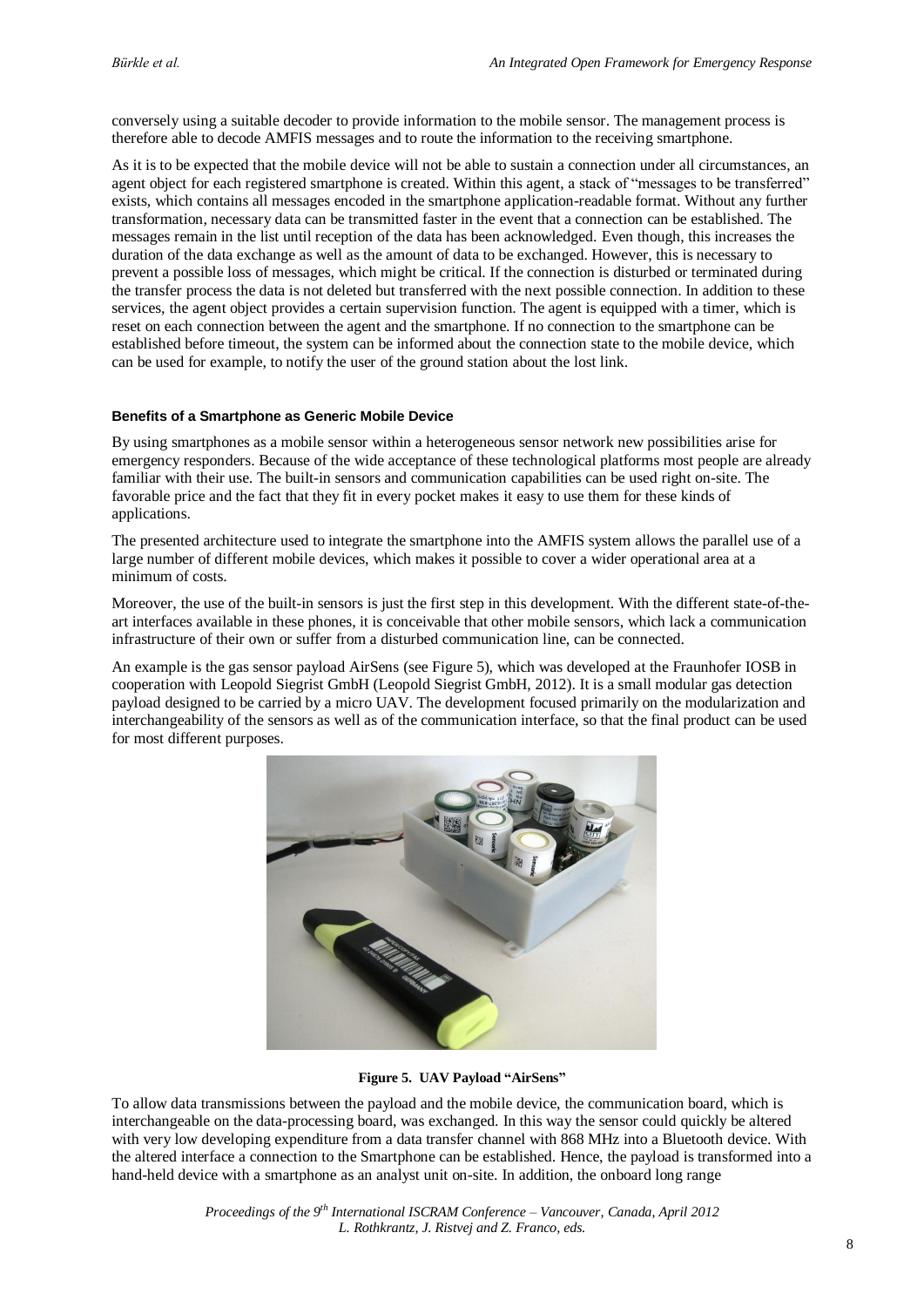communication possibilities of the mobile device can be used to report back possible hazardous pollution and their expansion directly to the central controlling station or to other mobile devices in the network.

#### **Conclusion and Future Work**

To gain the most use out of the increasing number of available sensors and sensor carriers (e.g. unmanned aerial vehicles) in an emergency response scenario, their use has to be coordinated. Therefore, an open integration framework was proposed. The ground control station AMFIS presented in this paper is a prototype implementation of this framework.

As the latest add-on, a smartphone has been integrated into the heterogeneous sensor network of the AMFIS framework. The functions realized so far are only the most essential and basic processes within this subsystem to render it usable. With a smartphone, it is not only possible to give first responders mobile access to the AMFIS system, but also to connect other third-party sensors that lack adequate communication or processing capabilities to the network.

Future development of the AMFIS system will include further components. In addition to the binding of external sensors, the improvement of the communication range of an ad-hoc infrastructure is an important issue to be solved. The integration of a meshed Wi-Fi network is inevitable here. However, this is a feasible challenge as a solution has been described in (Seither, D., König, A. and Hollick, M., 2011, OLSR, 2012).

Another topic for future work is the security of the communication. It must be guaranteed that external communication partners cannot access system data, and that unauthorized communication devices are prevented from getting access to the infrastructure. Beside the menaces from the outside, a roles or access management process is inevitable to keep the data rates low and to avoid an information overload to a single person. Besides, it must be assured that only persons who need (and are allowed to see) these data are granted access. Thus, an access group distribution makes sense, such as, for example, the one implemented on the European digital radio network of the rescue forces TETRA BOS (Linde, 2008).

### ACKNOWLEDGMENTS

The authors would like to thank Torsten Großkurth and Judy Lee-Wing for their contribution.

# **REFERENCES**

- 1. AAI Corporation (2012) http://www.aaicorp.com
- 2. AERODRONES (2012) http://www.aerodrones.com
- 3. Bürkle, A. (2009) Collaborating Miniature Drones for Surveillance and Reconnaissance, *Processings SPIE Europe Security+Defence*, Berlin, Germany.
- 4. Defense Industry Daily (2011) It's Better to Share: Breaking Down UAV GCS Barriers, Oct 03, 2011, http://www.defenseindustrydaily.com/uav-ground-control-solutions-06175/
- 5. Defense Technologies, Inc. (2012) http://www.dtiweb.net
- 6. Essendorfer, B. and Müller, W. (2009) Interoperable sharing of data with the Coalition Shared Data (CSD) server, in: *North Atlantic Treaty Organization (NATO)/Research and Technology Organization (RTO): C31 in Crisis, Emergency and Consequence Management*.
- 7. Heinze, N., Esswein, M., Krüger, W. and Saur, G. (2010) Image exploitation algorithms for reconnaissance and surveillance with UAV, *Processings SPIE Vol. 7668, Airborne intelligence, surveillance, reconnaissance (ISR) systems and applications VII*.
- 8. Leopold Siegrist GmbH (2012) http://www.siegrist.de/en/product-overview.html.
- 9. Leuchter, S., Partmann, T., Berger, L., Blum, E.J. and Schönbein, R. (2007) Karlsruhe generic agile ground station, in: Beyerer, J. (ed.) *Future Security. 2nd Security Research Conference*, Karlsruhe, Germany. Fraunhofer Defense and Security Aliance, Universitätsverlag, Karlsruhe, pp. 159-162.
- 10. Linde, C.(2008) Aufbau und Technik des digitalen BOS-Funks, Franzis Verlag, ISBN 3-7723-4216-7.
- 11. NATO Standardization Agency (2007) STANAG 4586: Standard Interfaces of UAV Control System (UCS) for NATO UAV Interoperability, Edition 2.
- 12. OLSR (2012) Optimized Link State Routing, http://www.olsr.org/